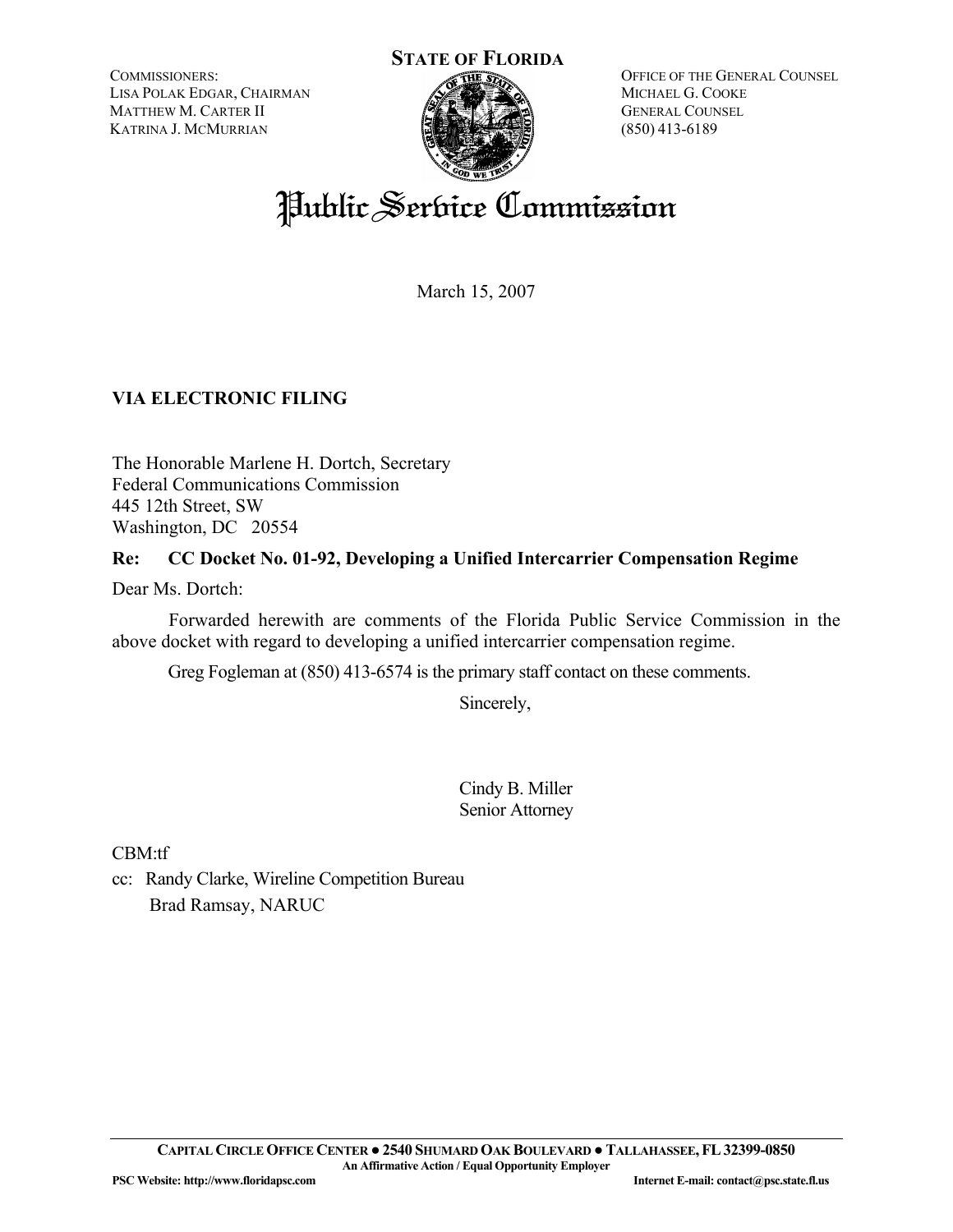### **Before the Federal Communications Commission Washington, D.C. 20554**

In the Matter of Developing a Unified Intercarrier Compensation Regime ) )  $\mathcal{L}$  $\mathcal{L}$  $\mathcal{L}$  $\mathcal{L}$ CC Docket No. 01-92

## **COMMENTS OF THE**

# **FLORIDA PUBLIC SERVICE COMMISSION IN RESPONSE TO THE FEDERAL COMMUNICATIONS COMMISSION'S PUBLIC NOTICE SEEKING COMMENT ON AMENDMENTS TO THE MISSOULA INTERCARRIER COMPENSATION REFORM PLAN**

CHAIRMAN LISA POLAK EDGAR

COMMISSIONER MATTHEW M. CARTER II

COMMISSIONER KATRINA J. MCMURRIAN

March 15, 2007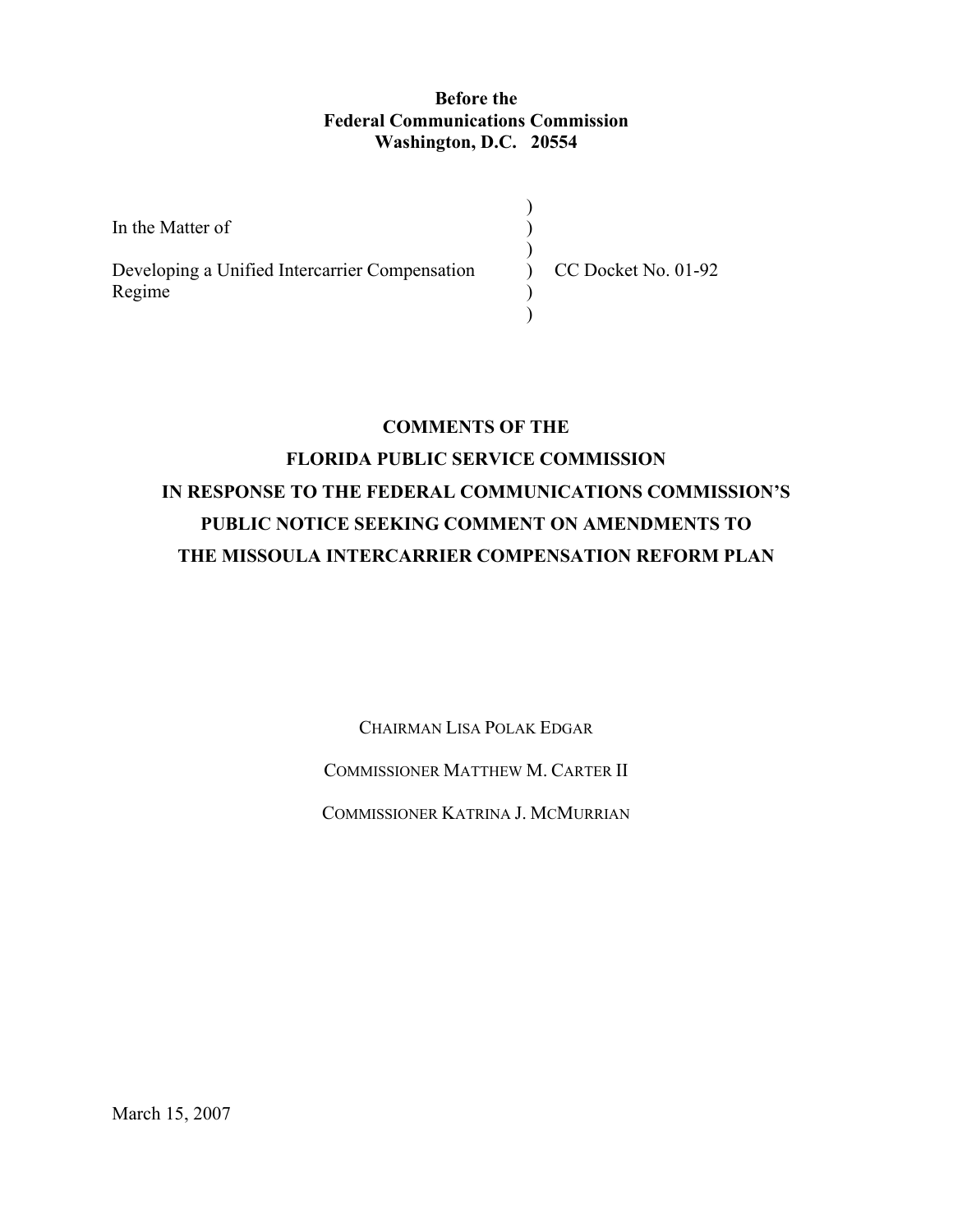#### **Introduction**

 $\overline{a}$ 

 The Florida Public Service Commission (FPSC) submits these comments in response to the Federal Communications Commission (FCC) Public Notice (Notice) released on February 16, 2007.<sup>1</sup> In this Notice, the FCC seeks comment on the Amended Missoula Plan (the amended plan) to reform intercarrier compensation (ICC). The FPSC commends the members of the plan for their continued efforts in developing a comprehensive proposal to reform intercarrier compensation.<sup>2</sup> While the FPSC acknowledges that the existing intercarrier compensation regime is in need of reform, we believe that the plan is still contrary to the best interests of consumers because it shifts cost recovery to consumers through increases in Subscriber Line Charge (SLC) and the Universal Service Fund (USF) without assurances of offsetting benefits. Further, the plan is overly broad, addressing several issues beyond the scope of intercarrier compensation.

 The plan is the result of a lengthy collaboration initially involving many industry stakeholders. While support appears to include a large number of industry representatives, a significant number of parties have already indicated their opposition to the plan.<sup>3</sup> While the amended plan has now garnered the support of some states through modifications to the "early adopter fund," now referred to as the "federal benchmark mechanism," the FPSC does not believe these changes are significant improvements to the overall plan.

#### **Cost Recovery to Offset Access Charge Decreases**

 The cornerstone of the plan is the replacement of revenues lost from reducing ICC by increasing the federal USF and the SLC caps. This does not appear to have changed in the amended plan. Specifically, for Track 1 carriers, the SLC would be increased from a cap of \$6.50 for residential lines today, to a cap of \$10.00 for all lines in year four, with adjustments for

<sup>&</sup>lt;sup>1</sup> FCC, Public Notice. *Comments Sought on Amendments to the Missoula Plan Intercarrier Compensation Proposal to Incorporate a Federal Benchmark Mechanism*. CC Docket No. 01-92. DA 07-738. Released: February 16, 2007.<br><sup>2</sup> The Missoula Plan is supported by AT&T, Embarq, Commonwealth Telephone Company, Consolidated

Communications, Epic Touch, Global Crossing, Iowa Telecom, Level 3 Communications, Madison River Communications, and the Rural Alliance (representing about one-fourth of the small rural LECs). 3

<sup>&</sup>lt;sup>3</sup> Opponents of the Missoula Plan include: Verizon, MCI, Cavalier Telephone, COMPTEL, Core Communications, GCI, McLeodUSA, NuVox Communications, Pac-West Telecom, RCN Corporation, XO Communications, Xspedius Communications, Comcast, Charter Communications, Cox Communications, NCTA, Time Warner Cable, CTIA – The Wireless Association, and NASUCA.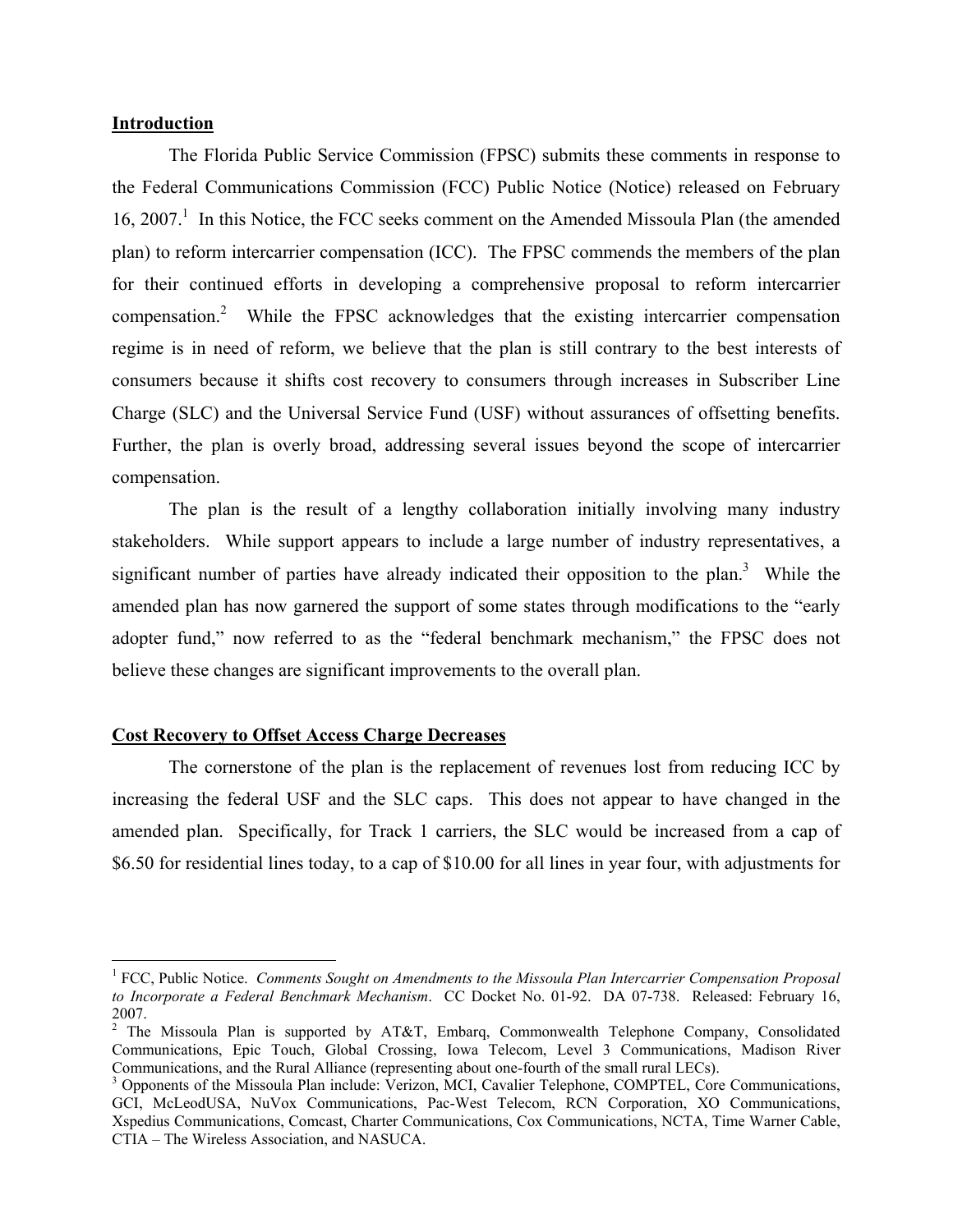inflation in subsequent years.<sup>4</sup> These SLC increases account for \$4.1 billion of the increase under the amended plan. The amended plan does include new limitations on when the SLC charges can be assessed.

 The most significant change in the amended plan relates to what was once called the "early adopter fund." The purpose of that fund was to provide a new support mechanism for states that have reduced access rates through an explicit state USF. The FPSC stated in its previous comments that the "early adopter fund" should not discriminate between those states that have implemented an intrastate USF and those states that elected to raise basic local rates to reduce disparities in the intercarrier compensation regime. While the amended plan has attempted to address this point, we are concerned that the evolution of what was the "early adopter fund," at \$200 million, into the new "federal benchmark mechanism," at \$806 million, places too much of an additional burden on the federal universal service program.

 The sponsors of the amended Missoula Plan appear to assume that the primary cause of high local rates in a state is due to prior reductions in intrastate access charges. While this may be true in certain instances, there may be many explanations as to why a state's single party residential service is priced above or below the plan's rate benchmark that have little or nothing to do with intrastate access charge reform. For example, prior access charge reductions in a given state may not have had any impact on local rates.

 We note that the 2003 Florida Legislature passed the Tele-competition Innovation and Infrastructure Enhancement Act of 2003 to address access charge reform, without the use of a universal service program. Specifically, the 2003 Act permits Incumbent Local Exchange Carriers (ILECs) to petition the FPSC to reduce their intrastate switched network access charges to parity with interstate switched network access charges in a revenue neutral manner, with offsetting increases to basic local service rates.<sup>5</sup>

 In August 2003, BellSouth, Embarq, and Verizon each filed such petitions with the FPSC. The FPSC approved those petitions in December 2003. The rate rebalancing petitions were to be phased in over a period of not less than two years and not greater than four years. The initial rate changes occurred in November 2005 after the Florida Supreme Court affirmed the FPSC's decision. Under the petitions approved by the FPSC, there is one remaining access

1

<sup>&</sup>lt;sup>4</sup> The residential and single line business SLC cap for Tracks 2 and 3 carriers increases from \$6.50 to \$8.75 over three years.

<sup>&</sup>lt;sup>5</sup> Section 364.164, Florida Statutes.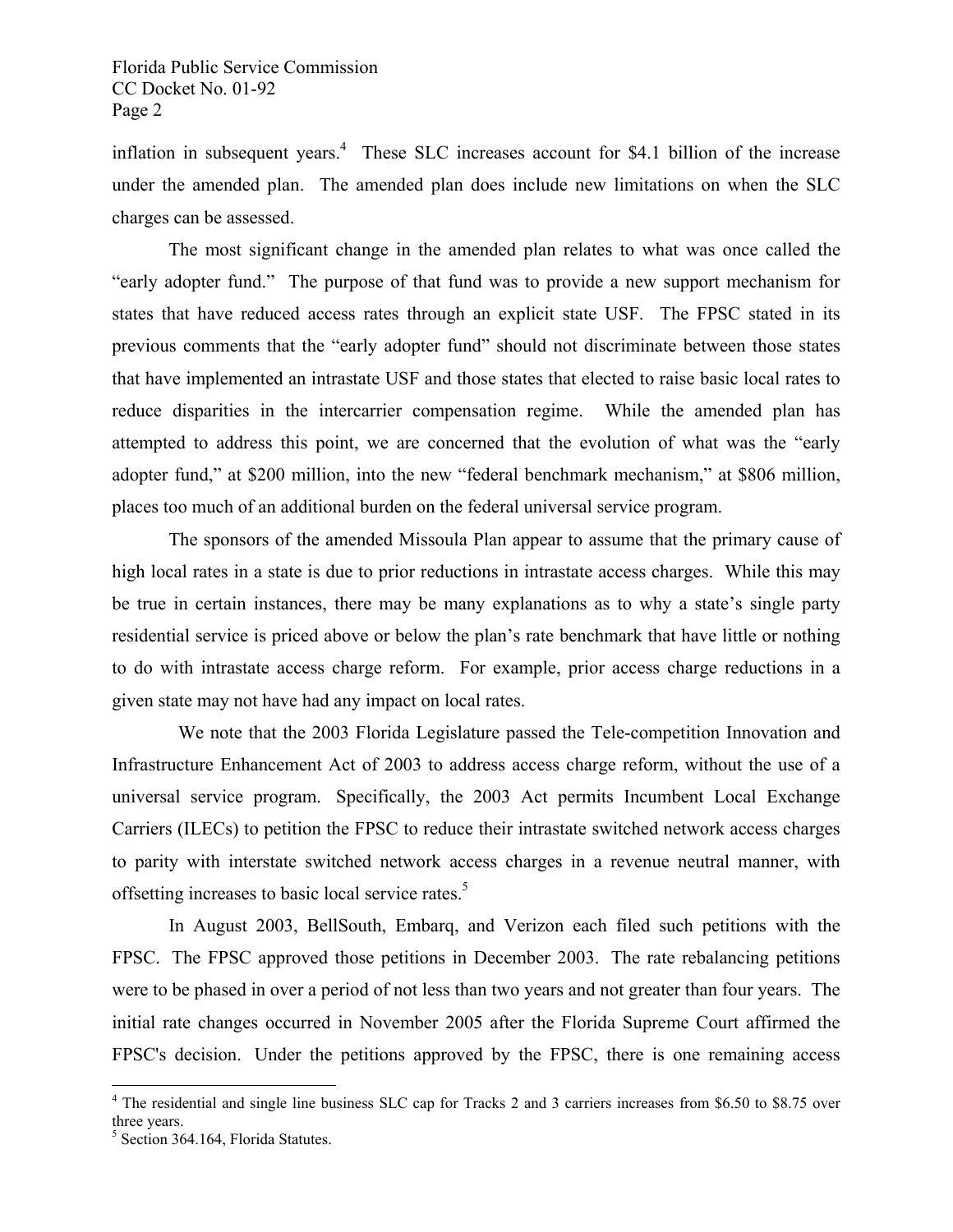charge reduction for BellSouth and Verizon and two for Embarq under their respective petitions. The estimated total amount of the reductions is \$343.5 million. Thus, Florida has begun to address intercarrier compensation reform. We believe it is properly the role of states to resolve intercarrier compensation rate disparities that are within their jurisdiction. If the FCC chooses to move forward with this proposal, we would urge it to review the "federal benchmark mechanism" annually to reflect reforms undertaken by states like Florida.

 The Missoula Plan shifts nearly two-thirds of revenues currently recovered from carriers directly to consumers (end-users) through higher SLCs and USF contributions. Since access charge volumes generally have been decreasing, the amended plan would continue to have the effect of sheltering some ILEC revenue streams from competition by shifting revenue recovery from ICC to fixed line item charges on consumers' bills. The FPSC does not believe that in a competitive market this is appropriate or in the best interest of consumers.

#### **Rates**

 $\overline{a}$ 

Under the Missoula Plan, ICC rates are reduced by \$6 billion over four years.<sup>6</sup> While these reductions will help reduce the costs carriers pay for ICC, there is no guarantee that these reductions will find their way to customers. It does not appear that the amended proposal has made any significant changes to this aspect of the plan. As we noted in our prior comments, the FPSC is concerned that the plan does not appear to require any pass through of reductions in ICC rates to end-users, and residential wireline customers may end up paying more.

 Furthermore, the plan does not result in unified rates. The greatest disparity in ICC rates exists within and between rates charged by rural carriers (which are called Track 3 carriers under the plan). While the plan reduces each Track 3 carrier's intrastate access rates to interstate levels, a vexing disparity remains in intercarrier rates among the three tracks and among Track 3 carriers.<sup>7</sup> Unlike Tracks 1 and 2, the plan does not establish a single national target rate for

<sup>&</sup>lt;sup>6</sup> For Tracks 1 and 2, the Plan seeks to reduce and unify all terminating intercarrier charges and to reduce originating charges (terminating charges are reduced more quickly than other charges to reduce arbitrage). Carriers in Tracks 1 and 2 also have the option of eliminating originating charges altogether. These reforms are achieved differently, and to different degrees, for each track. In Track 3, intrastate access charges will be reduced to a company's interstate levels and structured for both originating and terminating traffic.

<sup>&</sup>lt;sup>7</sup> The average Track 2 target rate of \$0.01 per minute of use (MOU) is twenty (20) times higher than the Track 1 target rate of \$0.0005 per MOU. The Track 3 average rate of \$0.018 per MOU is thirty-six (36) times higher than Track 1 and is made up of a different target rate for each rural company. The individual company rates range from \$0.003 per MOU to \$0.089 per MOU.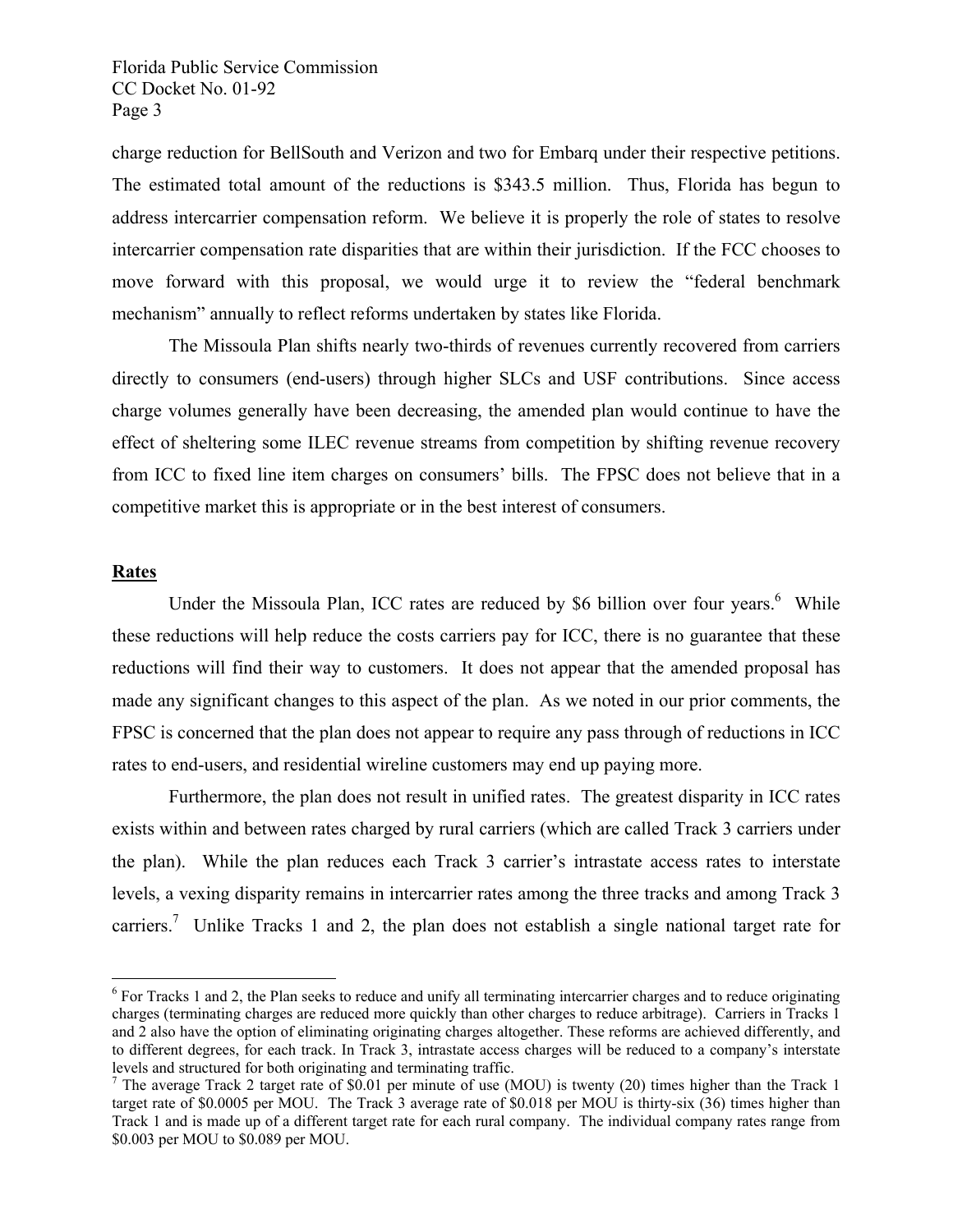Track 3 carriers. In fact, the Missoula Plan allows some interstate Track 3 rates to rise. As a result, incentives to misreport traffic will continue to exist.

#### **Preemption**

 The FPSC continues to believe that the Missoula Plan, even in its amended form, improperly preempts the authority of the states over intrastate ICC rates. $8$  The courts have required that the preemption of state authority be narrowly tailored. Although the plan is described as having "optional elements," the basis of the plan is complete FCC preemption of authority over ICC rates, both interstate and intrastate. There is no basis in law for such an abrogation of power.

 The plan not only conflicts with preemption policy; it also treads on state law. Both federal law and Florida law provide the FPSC authority over intrastate rates and access charges. Section 252(c) and 252(d)(2) of the Federal Telecommunications Act place state commissions in the role of prescribing rates for traffic. The FCC is only authorized to set the methodology for the rate setting. In Section 364.163(3), Florida Statutes, the FPSC has continuing regulatory oversight of intrastate access. In Section 364.164, Florida Statutes, the Florida law sets out a structure to move intrastate access charges to the interstate level and thus eliminate some disparities. The Florida Legislature's framework should not be thwarted, with an increase from \$6.50 to \$10.00 to the customers' Subscriber Line Charge cap.

 While we appreciate that a balkanized framework is less than perfect, it is the law of the land. In *Louisiana Public Service Commission v. FCC*,<sup>9</sup> the U.S. Supreme Court stated that the FCC may not take preemptive action merely because it thinks it will best effectuate federal policy.

 The 1996 Federal Telecommunications Act (the Act) retained the overall split of authority between state and federal entities over telecommunications service. Section 152(b) provides that the FCC does not have authority over regulation for, or in connection with, intrastate communications service. The seminal case of *Louisiana Public Service Commission v. FCC*, reinforced this dual regulatory paradigm. The Court said that "an agency literally has no power to act, let alone preempt the validly enacted legislation of a sovereign State, unless and

 $\overline{a}$ 

<sup>&</sup>lt;sup>8</sup> Comments of the Florida Public Service Commission to the Federal Communications Commission in CC Docket No. 01-92 on October 25, 2006.

 $9$  476 U.S. 355 (1986).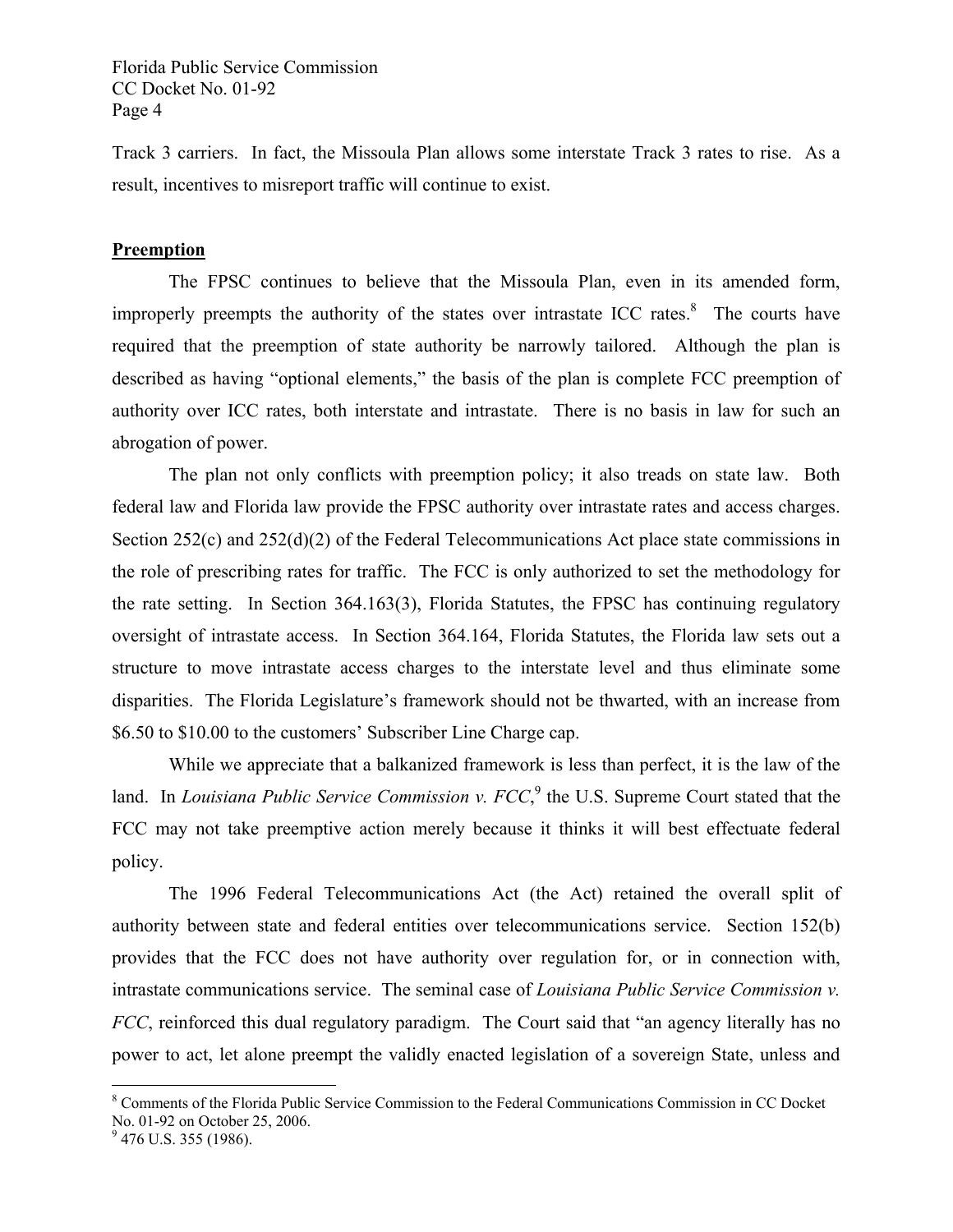until Congress confers power upon it." Here, Congress has not conferred the power to preempt state intrastate access charges or otherwise affect ratemaking. Moreover, despite the assertions of the plan proponents, the proposal does not fit within the "impossibility exception" in favor of preemption, nor does it warrant the triggering of the Telecommunications Act "forbearance provision." Such a basis for preemption is available only when compliance with both federal and state law is in effect physically impossible.

 The plan proponents acknowledge that the FCC will need to "adopt assertive and new legal strategies" to implement the mandatory provisions for Tracks 1 and 2. In Section 252(c), state commissions must establish any rates for interconnection, services, or network elements in resolving arbitrations. In Section 252(d)(2), the state commissions are expressly provided a role on reciprocal compensation.

 The plan's premises underlying the claim of impossibility are weak. The proponents have postured that the current broken intercarrier compensation framework has led to the unraveling of the industry. In *People of the State of California v FCC*,<sup>10</sup> the Court emphasized that the impossibility exemption is a limited one. The FCC may not justify a preemption order merely by showing that some of the preempted state regulation would frustrate FCC regulatory goals if not preempted. Rather, the FCC must justify the entire preemption order by demonstrating that it is narrowly tailored to preempt only the state regulations that would thwart valid FCC regulatory goals. "The FCC has the burden . . . of showing with some specificity that [state regulation] . . . would negate the federal policy . . . ." This test has not been met.

#### **Non-Intercarrier Compensation Components**

 While the amended plan focuses on the new "federal benchmark mechanism," the FPSC reiterates its concerns regarding aspects of the total plan that has little to do with intercarrier compensation reform. Specifically, the FPSC continues to question the necessity of raising the cap on the High-Cost Loop Support (HCLS) and rewriting current interconnection rules as proposed by the Missoula Plan supporters.

The HCLS is provided to rural ETCs based on their embedded  $costs<sup>11</sup>$  and has been capped since December 1993.<sup>12</sup> The cap was indexed to the rate of growth in the national total

<sup>&</sup>lt;sup>10</sup> 905 F. 2d 1217, 1243 (9<sup>th</sup> Circuit, 1990).

 $11$  This support is also available to competitive ETCs that serve within a rural ETC's study area. Nonrural carriers receive High-Cost Model Support instead of High-Cost Loop Support.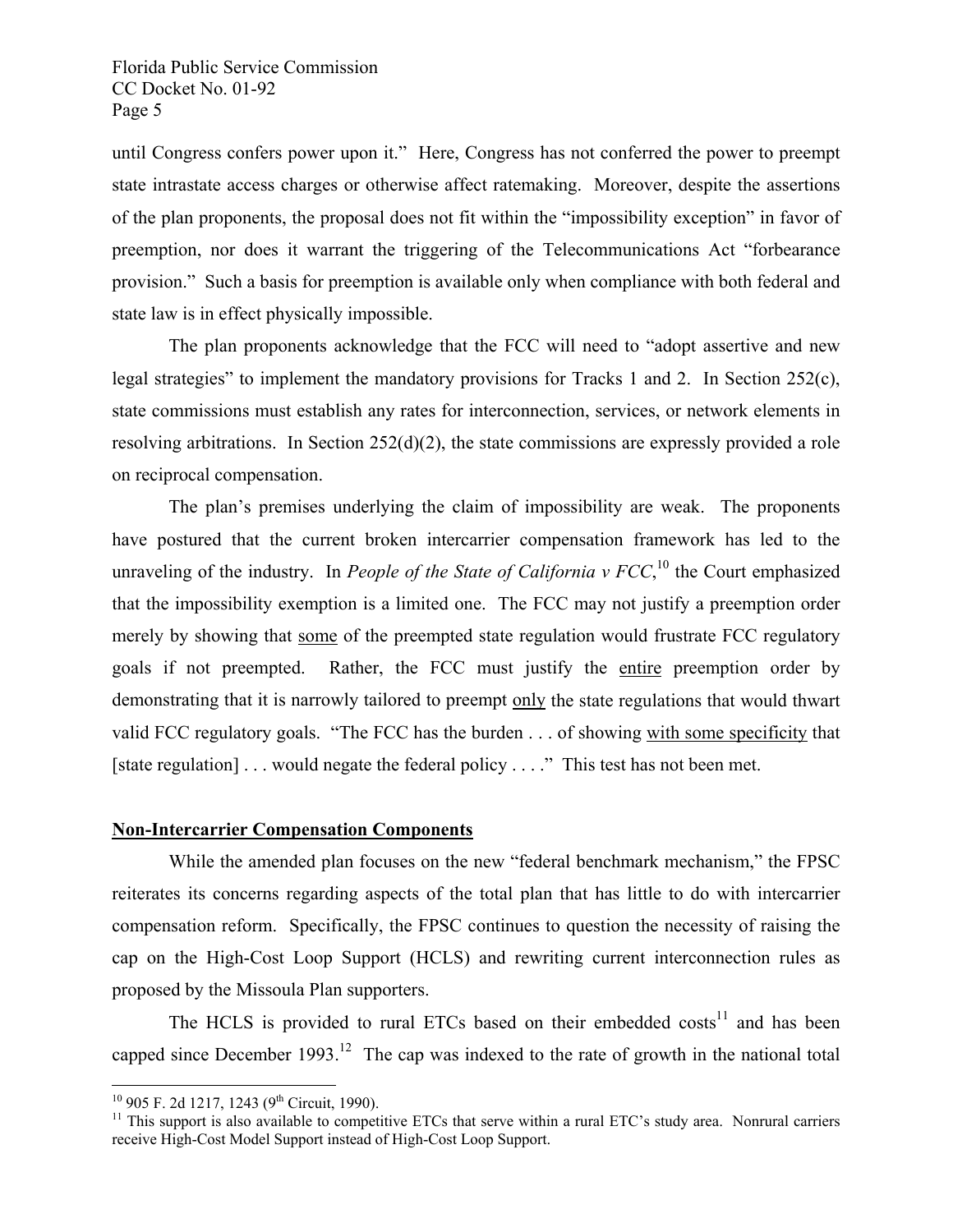of working exchange loops and has been modified in the past to provide additional support to rural carriers.<sup>13</sup> Specifically, the FCC rebased the HCLS fund for rural carriers,<sup>14</sup> revised the corporate operations expense limitation formula, and modified the indexed cap. The Missoula Plan would again recalculate the cap on the high-cost embedded loop mechanism, thus providing increased funding to rural carriers. The FPSC fails to see any connection between rebasing HCLS again with reforms to ICC. Rebasing of the cap on the High-Cost Loop Fund is not relevant to ICC reform.

Regarding interconnection rules, a CLEC is entitled to interconnect with an ILEC at a single technically feasible point of interconnection (POI) on the ILEC's network under current law. The POI is the CLEC's choice in each local access and transport area (LATA).<sup>15</sup> The plan changes settled interconnection rules and may impose additional costs on competitors for interconnection. The FPSC is concerned that this may have a detrimental effect on competition. The plan changes the rules by permitting incumbent carriers, rather than CLECs, to designate the POIs (or Edges, as referred to in the plan) at which they will accept traffic for termination. Moving to multiple POIs may impose substantial network regrooming costs on competitors. If the competitor does not have the facilities available to reach the incumbents' Edges, the plan may require competitors to pay tariffed special access rates for interconnection facilities. It is unclear if this aspect of the plan conflicts with the CLECs' rights to cost-based interconnection under Sections 251 and 252 of the Act. In short, the plan would likely increase competitors' costs by requiring them to establish more facilities to more locations, at a greater cost, with no apparent net benefit.

<sup>&</sup>lt;sup>12</sup> FCC, Amendment of Part 36 of the Commission's Rules and Establishment of a Joint Board, CC Docket No. 80-286, Report and Order (1993).

<sup>&</sup>lt;sup>13</sup> FCC, Federal-State Joint Board on Universal Service, Multi-Association Group (MAG) Plan for Regulation of *Interstate Services of Non-Price Cap Incumbent Local Exchange Carriers and Interexchange Carriers*, CC Docket Nos. 96-45, 00-256, Fourteenth Report Order, Twenty-Second Order on Reconsideration, and Further Notice of Proposed Rulemaking in CC Docket No. 96-45, and Report and Order in CC Docket No. 00-256 (2001).

 $<sup>14</sup>$  For rural carriers, the national average annual loop cost is now frozen at \$240.00 and the cap is indexed to the rate</sup> of growth in working loops of rural carriers plus the rate of inflation as measured by the Gross Domestic Product –

Chained Price Index. This replaces the indexing of the cap to the rate of growth of the national total of working exchange loops.

<sup>15</sup> *Application by SBC Communications, Inc., Southwestern Bell Telephone Company, and Southwestern Bell Communications Services, Inc. d/b/a Southwestern Bell Long Distance Pursuant to Section 271 of the Telecommunications Act of 1996 to Provide In-Region, InterLATA Services in Texas*, CC Docket No. 00-65, Memorandum Opinion and Order, FCC 00-238, ¶78 (rel. Jun. 30, 2000).